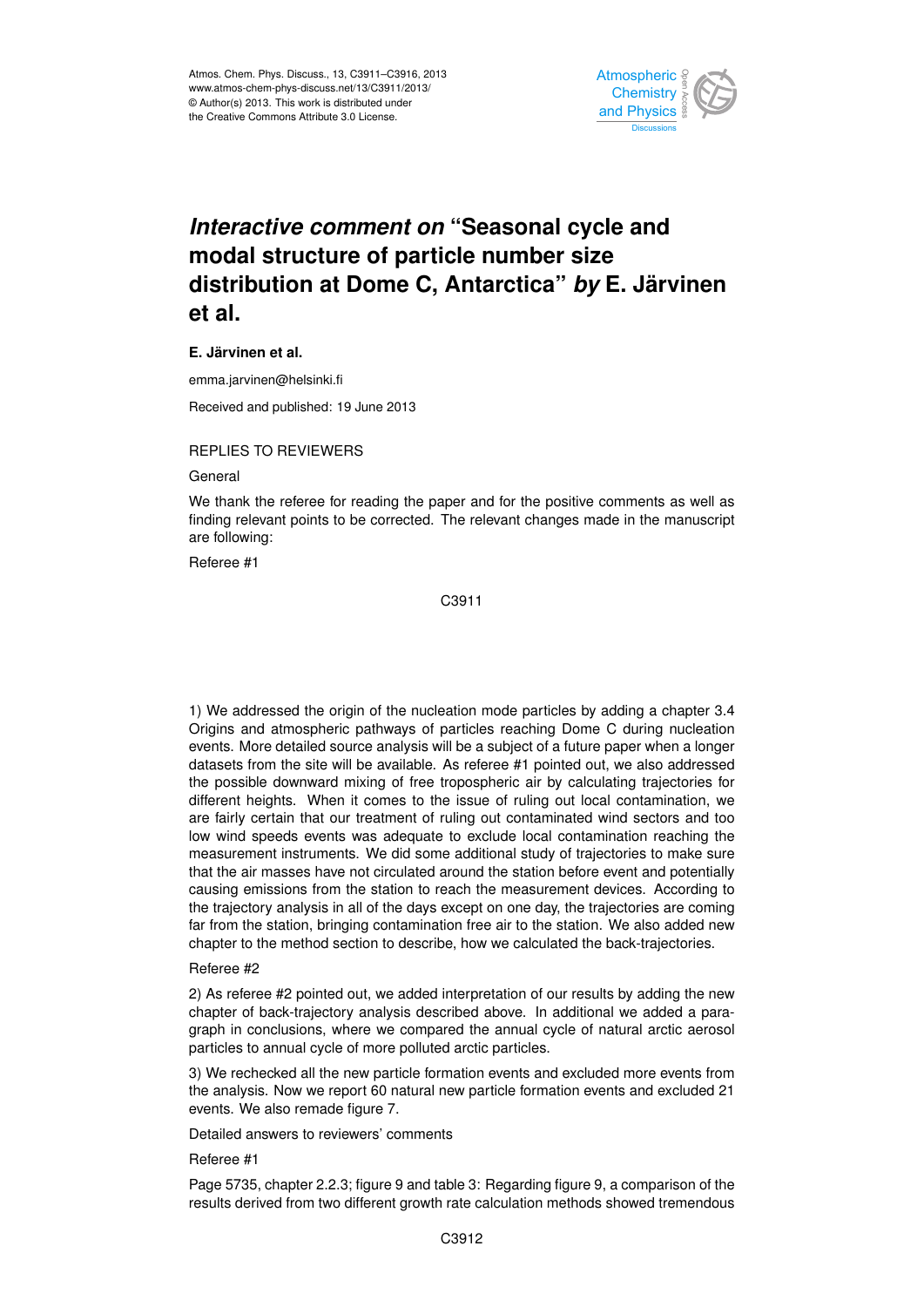discrepancies (here: 2.3 nm/h compared to 14.1 nm/h). Please describe in more detail your criteria preferring from case to case a particular method.

In figure 9, the two derived growth rates describe the growth of the mode in two different size classes. In the smaller sizes the growth is more rapid, 14.1 nm/h, but when the nucleated particles reach larger sizes, the growth slows down to 2.3 nm/h. We tried to determine the growth rate of particles under 25 nm with both methods (Hirsikko et al. (2005) and using mean diameter), but the method using mean diameter was not able to fit mode under 20 nm, but the growth rate derived with this method was used to represent the size class between 25-100 nm. In general our methods are limited to derive growth rates from the type of events observed at Antarctica, which means that the errors in our growth rates can be large. The figure capitation in figure 9 is somewhat misleading and was corrected.

Page 5738, lines 22-29 and page 5739, lines 1-14: It should be mentioned that impactor measurements by Udisti et al. were done outside on the roof of the building, while the DMPS was installed inside the (certainly heated) building. Thus I surmise that impactor samples refer to ambient relative humidity (provided the impactor was not heated) in contrast to the DMPS data reflecting the size distribution of (bone-) dry aerosol.

The main point of the lines the reviewer refers to is really just to estimate the order of magnitude of the DMPS-derived volume and mass concentration by comparing it with some relevant numbers published from the site. The difference in the RH on the roof and in the DMPS does not change the conclusion. The higher RH in the impactor on the roof iust moves the size distribution somewhat towards larger sizes but does not change the total PM10 mass concentration that was compared here with the DMPSderived mass concentration. In any case, we'll add some text to the related paragraph – highlighted below – so that it now reads:

... If it is assumed that the particle density is that of water, 1 g cm-3, the mass concen-

C3913

trations were 103 ng m-3 and 21 ng m-3 in summer and winter, respectively. With the density of ammonium sulfate, 1.8 g cm-3, the concentrations would be 185 ng m-3 in summer and 38 ng m-3 in winter. It has to be noted here that the samplers of Udisti et al. (2012) were at ambient relative humidity whereas the DMPS sample air got warmer and thus drier when taken into the laboratory air. However, the difference in the RH on the roof and in the DMPS does not change the conclusion. The higher RH in the impactor on the roof just moves the size distribution somewhat towards larger sizes but does significantly not change the total PM10 mass concentration that was compared here with the DMPS-derived mass concentration. The above calculations show that the order of magnitude is the same but detailed comparison needs to be done for a period when both number size distributions and chemical sampling are conducted simultaneously.

Page 5743, lines 13-14 and page 5744, lines 9-18: Calculated growth rates appear astonishingly high, while particle formation rates are particular low. Given the low background particle concentrations, I would expect higher particle formation rates. As stated by the authors, realistic H2SO4 vapour concentrations could explain only a minor part of the growth rate. Do the authors have any ideas about the nature of the condensable gas(es) responsible for the observed particle growth?

More accurate understanding of the growth is not possible, because our measurement methods limit the lower detection limit of the newly formed particles to 10 nm. We could only speculate that the other condensable gases responsible for the growth could be organics, as stated in earlier research papers from Antarctica.

Figure 1: It would be reasonable to use smaller symbols in the third graph (like in the last one) to better distinguish the different traces.

We understand the point raised by the reviewer. The figure was modified according.

Figure 11: I am not really sure whether I understood this plot correctly: I am surprised that your statistics software package generates box-plots in case of a sample size of